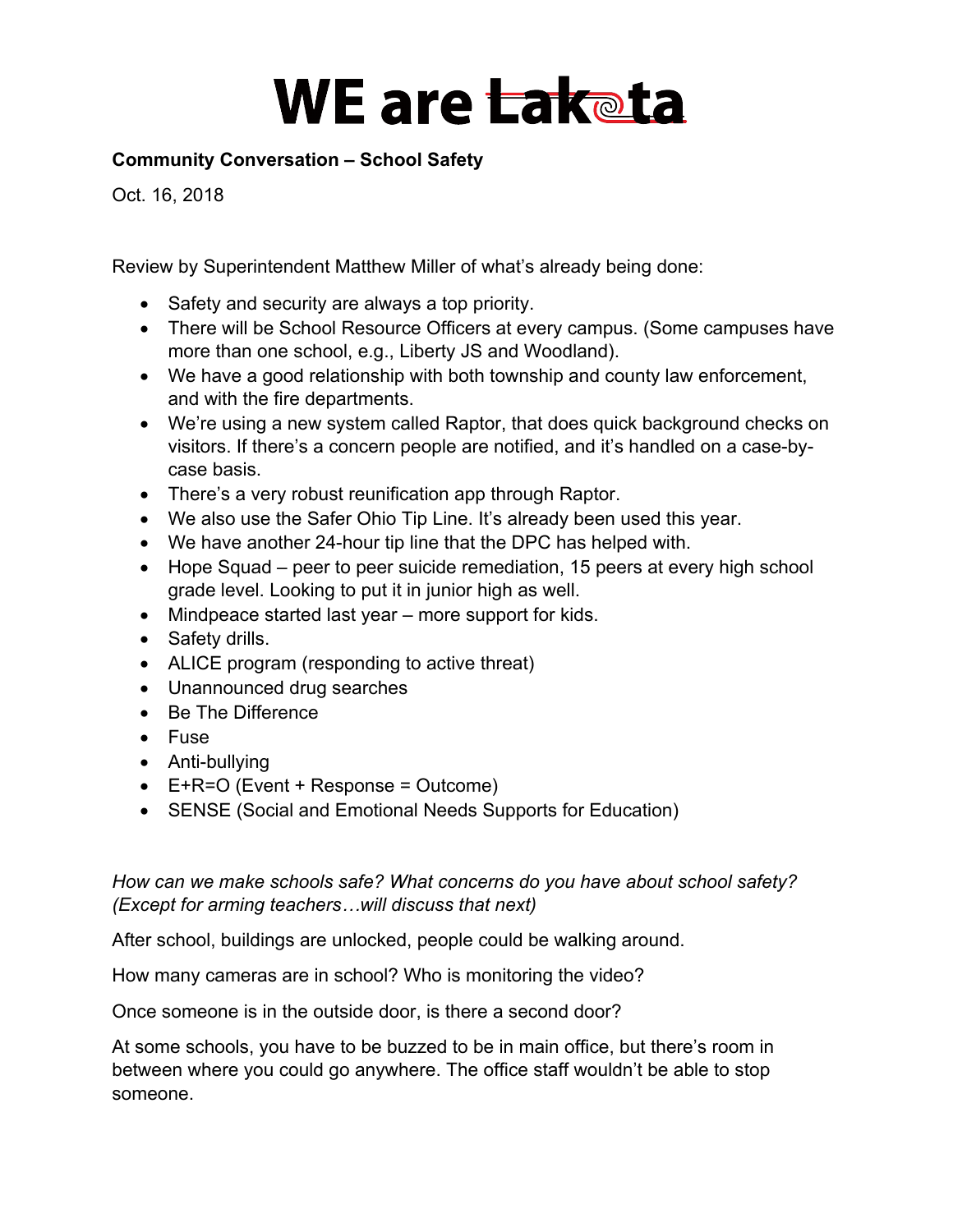How many video cameras exist on a campus? We don't need to know number, but are there more than just at the entrance? (Reply: the number would be surprising to you.)

Are we fully utilizing all the technologies that are available?

Teachers should be closer to entrances at dismissal. They know their kids and can spot suspicious things going on.

Lakota has jump-started on these issues compared to other districts, with a holistic approach.

There's a lot of thought about parent and staff training, how to watch for behavioral issues, what we should be doing or doing more of.

Looking for changes or red flags.

Is staff empowered to be willing to say, "Wait here until someone else comes to help evaluate this situation?"

As many things as are in place, they're only as good as the follow-through…takes communication and training.

Security on after-school programs….no check-in check-out program

Staff and parent training – sometimes they're reluctant to report something that looks odd...could be a red flag for an event for some type of unwanted behavior.

What's the role of students?

Peers watching peers

Anything that's a red flag or suspicious behavior.

Building that culture where we have to watch each other.

"Some of it's on us." (the kids)

Building a school culture that safety is always there – even when not at school.

Safety is a community culture.

Great differences in culture…understanding can avoid some situations.

Have to be more culturally competent and understand our implicit biases.

Understanding culture in terms of what a particular school is like...getting to know each other as people…even if skin color is different

The kid in (Parkland) Fla. was having problems…everyone knew…nobody did anything about it.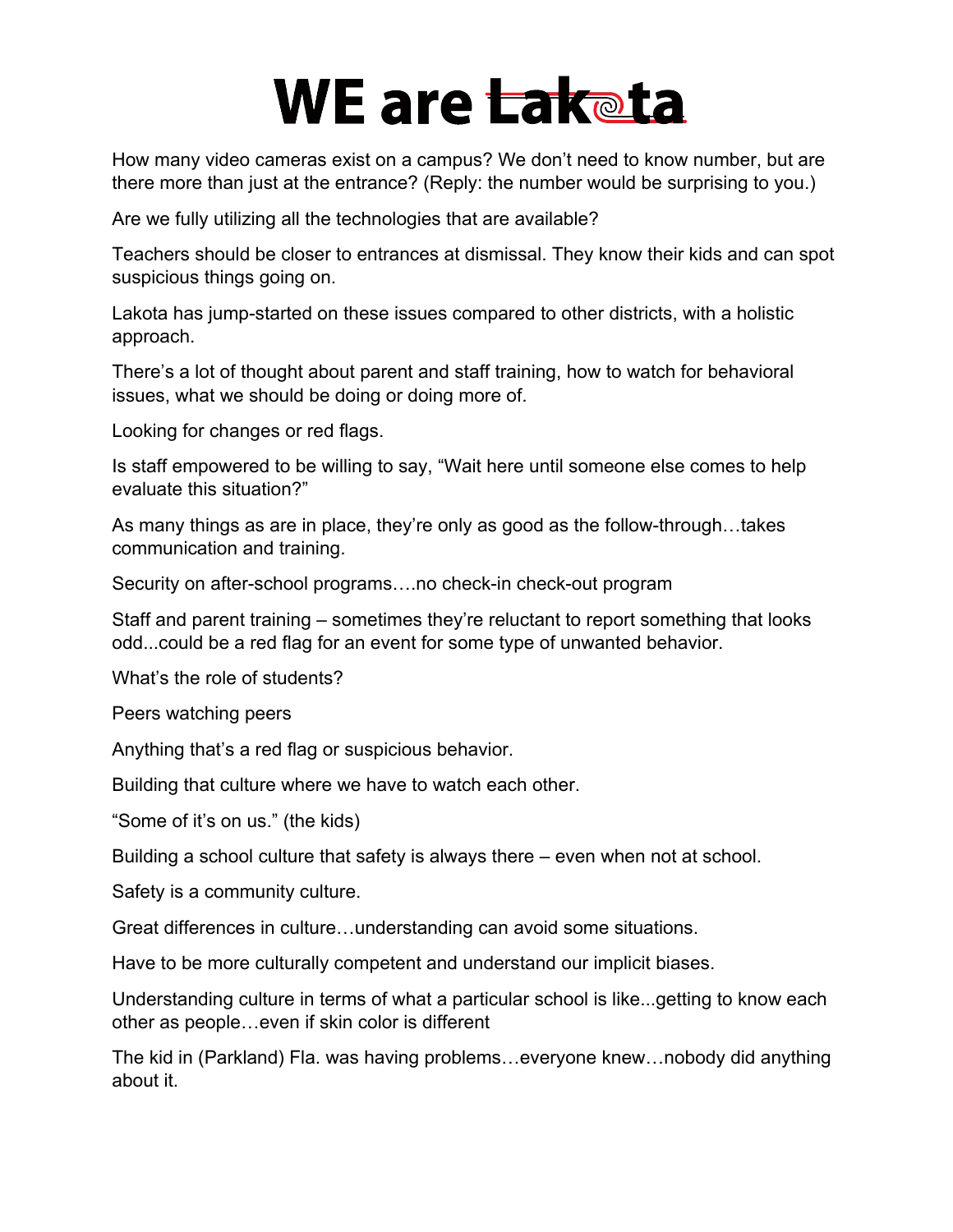Praise for the district for the first few days of school this year…the time spent building relationships.

We as a PTA pay the SRO to come to events in the evening…pay four hours even if event is two hours.

*Discussion of arming teachers*

*Board member clarified – District will not arm teachers. Actual issue is, can teachers who have a concealed carry permit have their personal weapon while at school?*

*Arguments for permitting staff to have concealed-carry:*

Schools are a soft target, once they're in, they're in.

If they think there are guns, they'll be less likely to (try something).

Loss of life that happens before police arrive.

The ability of citizens to carry, if well-trained, provide for your own safety.

If we're denying right to carry to teachers, we're denying their  $2<sup>nd</sup>$  Amendment rights

Would we be denying 18-year-olds their rights?

The law says school district personnel (not students).

Do you have ability to regulate specific requirements (for the person with the CCW)? How much training, etc.

It wouldn't allow anyone with a CCW…just staff.

You're denying your staff on whether they'll go home to their family, denying them an option for their own safety

By having more of a presence that it's not a gun-free zone, instead of advertising that it's a gun-free zone, that makes it more of a softer target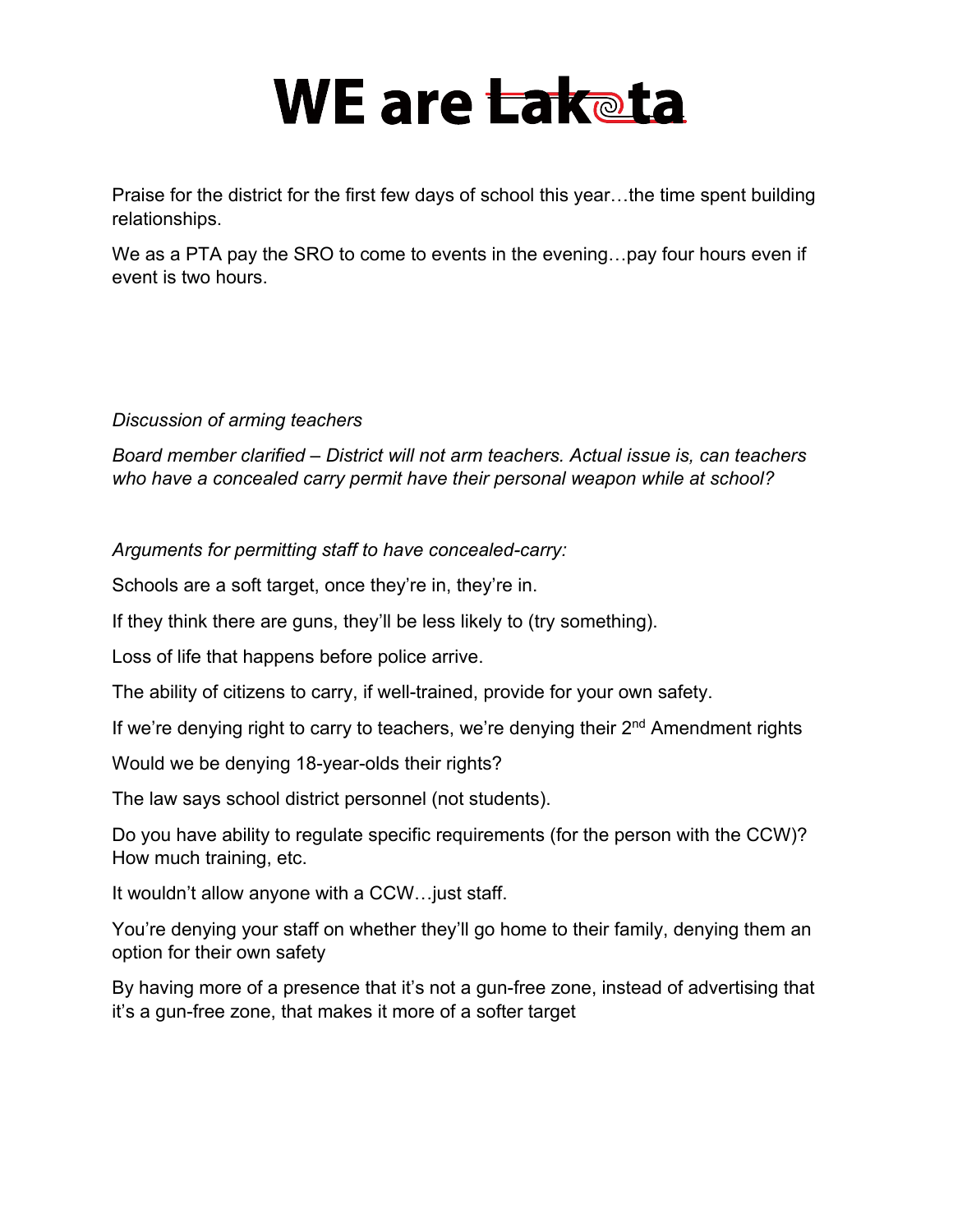#### *Arguments against:*

We're not aware of any evidence that it would be effective.

Would more guns mean more lives saved or more lives taken?

What will happen when police come in to active situation? Are they going to shoot a teacher?

As a quick fix maybe not the best fix…maybe there are better solutions.

If police are able to hit targets only a certain percentage of the time, do we really expect a teacher with a few hours training to hit their target?

Is it possible to train a lay person well enough?

Is training the teacher a one-shot deal…is there any recertification?

People who are trained well miss…less training will have less accuracy…have to accept collateral damage.

If a teacher is off pursuing a shooter, who is protecting the students they've left behind?

If carrying a gun, it could be accessible to students.

Kids take their parents' gun at home and parents don't even know it. Same concern at school.

In 250 active shooter incidents, have been seven successful armed interventions, 22 successful unarmed interventions.

Would like to consider arming every teacher with bear spray…not a joke…same as in grizzly bear area…chance of hitting with a gun is low…chance with a spray is high.

When Sheriff Jones offered free training for teachers, whatever happened?

All major teacher organizations are against it.

As a student…it's kind of unnerving knowing your teacher has a gun.

Puts a divide between students and adults.

Does liability of school district increase? Is that reflected in higher taxes?

Who pays for training and how to monitor?

Students will be curious about guns and that's a slippery slope.

There has to be a way to keep them out of kids' hands.

Have safes that have biometric locks.